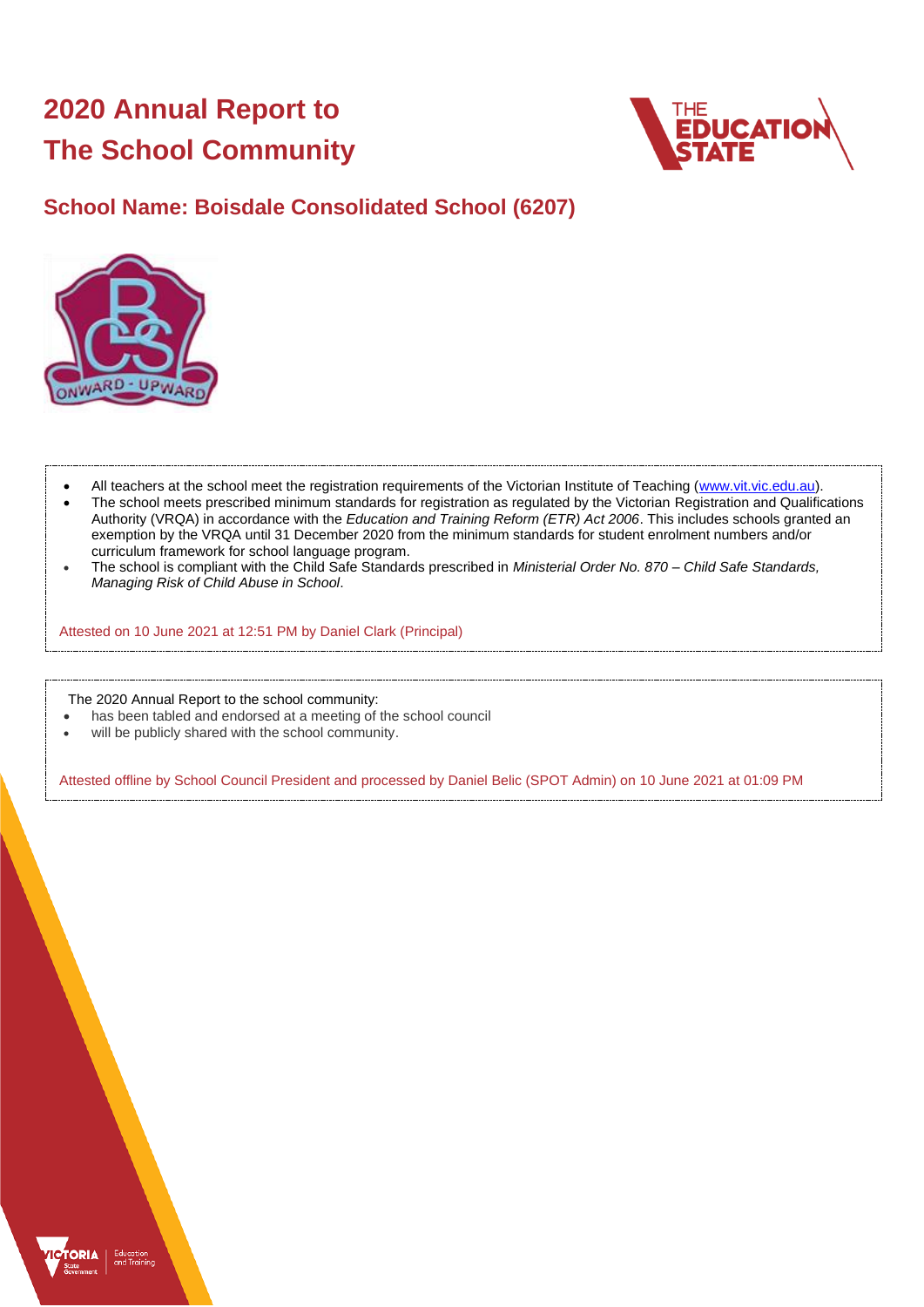

## How to read the Annual Report

## What has changed for the 2020 Annual Report?

#### **Improved appearance**

The appearance of the Performance Summary has been updated to more clearly represent information and to assist interpretation and comparison of individual school's data with state averages and similar school groups.

#### **School performance data**

The Victorian community's experience of COVID-19, including remote and flexible learning, had a significant impact on normal school operations. This impacted the conduct of assessments and surveys. Readers should be aware of this when interpreting the Performance Summary.

For example, in 2020 school-based surveys ran under changed circumstances, and NAPLAN was not conducted. Absence and attendance data may have been influenced by local processes and procedures adopted in response to remote and flexible learning.

Schools should keep this in mind when using this data for planning and evaluation purposes. Those schools who participated in the Student Attitudes to School survey in 2020 should also refer to the advice provided regarding the consistency of their data.

## What does the *'About Our School'* section refer to?

The About Our School section provides a brief background on the school, an outline of the school's performance over the year and future directions.

The 'School Context' describes the school's vision, values and purpose. Details include the school's geographic location, size and structure, social characteristics, enrolment characteristics and special programs.

The 'Framework for Improving Student Outcomes (FISO)' section includes the improvement initiatives the school has selected and the progress they have made towards achieving them.

## What does the *'Performance Summary'* section of this report refer to?

The Performance Summary includes the following:

#### **School Profile**

- student enrolment information
- the school's 'Student Family Occupation and Education' category
- a summary of parent responses in the Parent Opinion Survey, shown against the statewide average for Primary schools
- school staff responses in the area of School Climate in the School Staff Survey, shown against the statewide average for Primary schools

#### **Achievement**

- English and Mathematics for Teacher Judgements against the curriculum
- English and Mathematics for National Literacy and Numeracy tests (NAPLAN). *Note: NAPLAN tests were not conducted in 2020*

### **Engagement**

Student attendance at school

#### **Wellbeing**

Student responses to two areas in the Student Attitudes to School Survey:

- Sense of Connectedness
- Management of Bullying

Results are displayed for the latest year and the average of the last four years (where available).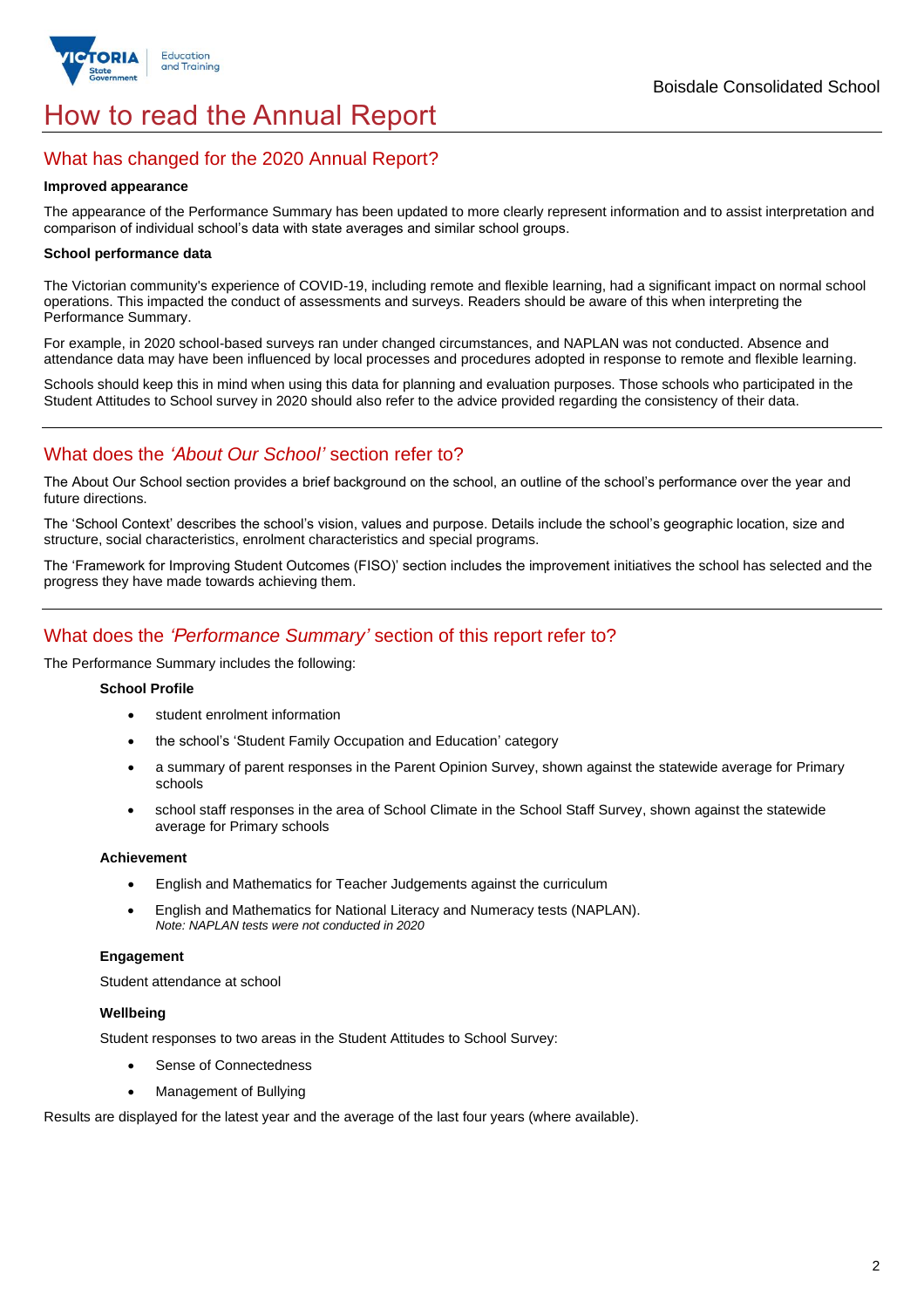

## How to read the Annual Report (continued)

### What do *'Similar Schools'* refer to?

Similar Schools are a group of Victorian government schools with similar characteristics to the school.

This grouping of schools has been created by comparing each school's socio-economic background of students, the number of non-English speaking students and the school's size and location.

## What does *'NDP'* or '*NDA*' mean?

'NDP' refers to no data being published for privacy reasons or where there are insufficient underlying data. For example, very low numbers of participants or characteristics that may lead to identification will result in an 'NDP' label. For the 2020 Student Attitudes to School survey, specifically, the similar school group averages are replaced by 'NDP' where less than 50% of schools in a given similar school group did not participate in the 2020 survey.

'NDA' refers to no data being available. Some schools have no data for particular measures due to low enrolments. There may be no students enrolled in some year levels, so school comparisons are not possible.

Note that new schools only have the latest year of data and no comparative data from previous years. The Department also recognises unique circumstances in Specialist, Select Entry, English Language, Community Schools and schools that changed school type recently, where school-to-school comparisons are not appropriate.

## What is the *'Victorian Curriculum'*?

The Victorian Curriculum F–10 sets out what every student should learn during his or her first eleven years of schooling. The curriculum is the common set of knowledge and skills required by students for life-long learning, social development and active and informed citizenship.

The Victorian Curriculum is assessed through teacher judgements of student achievement based on classroom learning.

The curriculum has been developed to ensure that school subjects and their achievement standards enable continuous learning for all students, including students with disabilities.

The 'Towards Foundation Level Victorian Curriculum' is integrated directly into the curriculum and is referred to as 'Levels A to D'.

'Levels A to D' may be used for students with a disability or students who may have additional learning needs. These levels are not associated with any set age or year level that links chronological age to cognitive progress (i.e. there is no age expected standard of achievement for 'Levels A to D').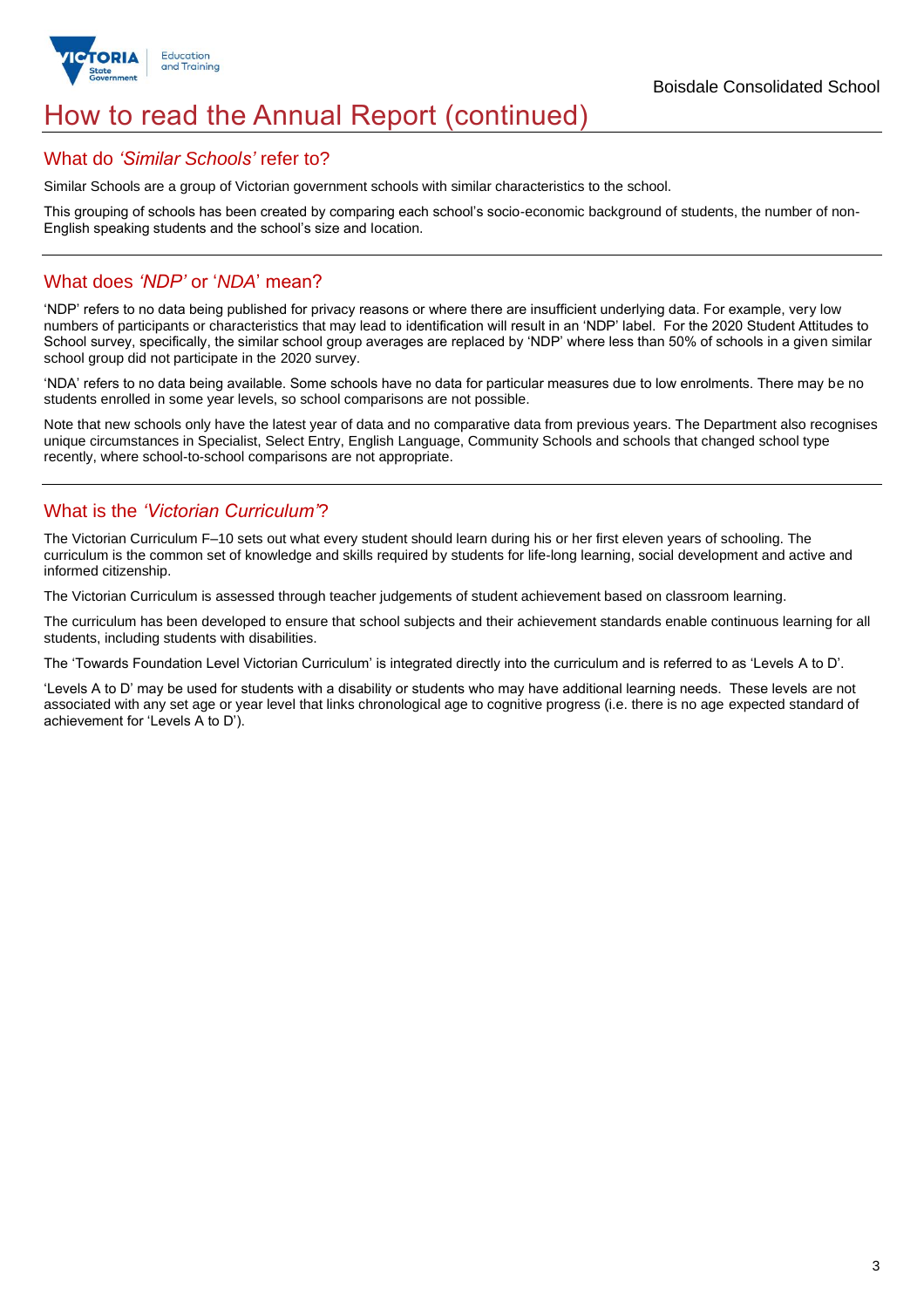

## **About Our School**

### **School context**

Boisdale Consolidated School is a P-6 school of 245 students and 12 classrooms. In 2020, there were 19.79 FTE staff members, non of which who identify as an Aboriginal or Torres Strait Islander. The school is located just outside the township of Boisdale on the Newry Road 10 km from the Maffra township. The school caters for children from Boisdale and the surrounding districts of Llowalong, Coongulla, Maffra, Newry, Valencia Creek and Tinamba. Students travel mainly by bus. Many students come from a dairy farming background or industries associated with farming. The school's Student Family Occupation and Education Index (SFOE) is sitting at 0.4367 which sits within the medium band. At the school, there are seven students who identify as either Aboriginal or Torres Strait Islander and no overseas students.

Our mission is, "As a community we are committed to inspire, support and educate inquisitive thinkers who value personal growth and collaboration in an ever changing world."

Our vision is, "Together we strive to develop an enthusiastic culture of learners, enabling them to grow in a safe and supportive environment."

The School's Values of Show Respect, Bounce Back, Do your Best, Work as a Team, Be a Mate and Think Proud, Act Proud, Be Proud provide a unique philosophy that underpins all teaching and learning at the school.

The school offers fully equipped classrooms. The BER (Building the Educational Revolution) building and our other permanent modular buildings offers opportunities for students to learn in a shared open learning space. The school has an onsite solar indoor heated swimming pool that is used by students for swimming lessons. These lessons are taught by accredited instructors who are fully Austswim trained. The school has a fully equipped student kitchen garden and an outdoor classroom. Other programs at Boisdale Consolidated School include Visual Arts, Indonesian, Music, Boisdale Dance Group, Bike Brigade, Student Leadership, Camps and excursions and the Prep/Grade 6 Buddy Program.

## **Framework for Improving Student Outcomes (FISO)**

2020 was the first year of our new School Strategic Plan (SSP) where we had selected the Key Improvement Strategy (KIS) of "embed a whole school evidence based instructional model in all teachers' practice" as our primary focus for the year. Despite the disruptions of COVID-19 and remote learning, led by our Literacy Learning Specialist and area Education Improvement Leader as a school we were able to make significant gains towards "embedding" this practice through the implementation of the Outer Gippsland Area Literacy Strategy, 'Reader's Workshop'. This work was accomplished through coaching and mentoring structures that were put in place in order to support individual teachers at their point of need with their implementation of the instructional model. In addition to this work, we were also able to make use of a curriculum day to develop and design our whole school essential learning documents (I Can Statements) for Reading and Writing. This KIS will remain a focus for our school in 2021 and beyond as a result of some of the disruptions caused from COVID-19.

"Embed the Professional Learning Communities (PLC) culture of collaborative practice and collective accountability for improving student learning outcomes across the school" was also selected as a KIS for 2020. This work was intended to coincide with our PLC Training, that was scheduled to commence during Semester 2 of 2020. This training was postponed due to the high workload demands brought on as a result of COVID-19. The school shall instead participate in this training during Semester 2 of 2021 and this KIS will become a key initiative in our school in 2022.

To align with our "Improve Student Engagement and Wellbeing" goal from our SSP, "Embed and document a cohesive and consistent whole school approach to building student engagement and positive behaviour" and "Evaluate current practice, develop and implement a whole school strategy for the teaching of social and emotional health" were also selected as KIS's for 2020. Disruptions caused from COVID-19 also meant that progress was hindered and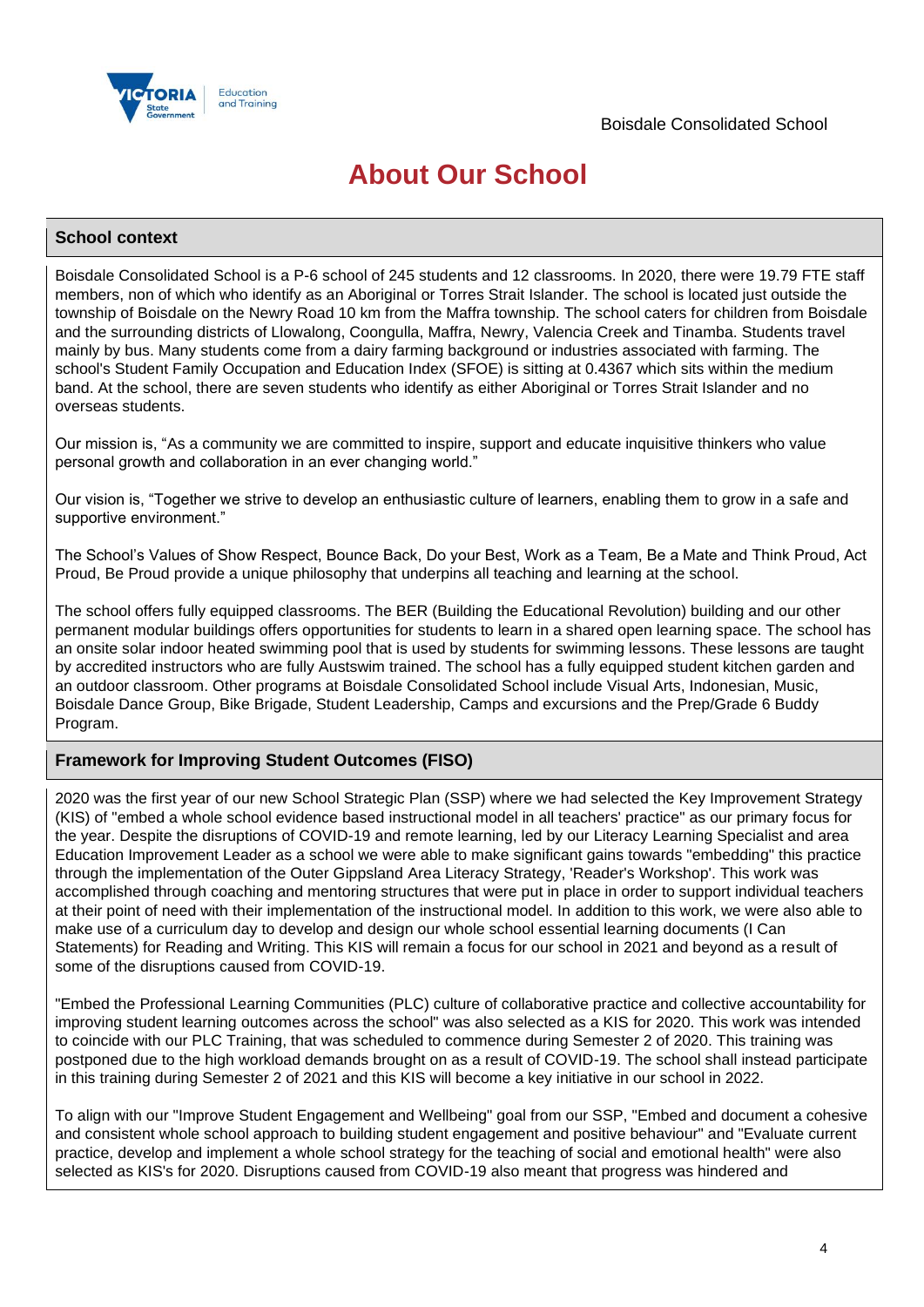

modifications were made. The Respectful Relationships curriculum resources were able to be implemented into weekly teaching and learning sequences. However, we remain at the beginning of embedding the Respectful Relationships whole school implementation cycle. In 2020 we had also planned to revisit our school values and School Wide Positive Behaviour Support (SWPBS) structures, mechanisms and practices. Again, this work was hindered by remote learning, however we were able to begin a new positive yard acknowledgement system associated with our school values. This has continued in 2021 and will be a key feature of our future SWPBS review, evaluations and refinements.

## **Achievement**

Remote learning brought on many disruptions to teaching and learning in 2020, however our students and staff all adapted exceedingly well to the new challenges that were thrust upon us. Staff were able to utilise digital tools to ensure content delivery, explicit instruction and assessment remained ongoing throughout the various bouts of remote learning. Some students thrived during remote learning and capitalised on the autonomy that was created through the various self-directed and project-based learning tasks that were implemented.

In terms of teacher judgement data, our school was both above similar schools and state averages for the percentage of students at or above age expected standards in both English (90.2%) and Mathematics (92.8%).

Students on the Program for Students with Disabilities were supported through 1 to 1 aiding support in classrooms for the time fraction allocated for their funding. Moving forward into 2021, continuing to embed the Reader's Workshop instructional model will remain a primary focus for our school within the achievement realm. Learning Walks and continued coaching/mentoring structures will assist the leadership team with ascertaining the level to which teachers have been able to embed this instructional model and will also provide valuable information in regards to what further supports are required for individual teachers. In 2021, we will also complete a deep dive into guided reading/small group instruction as well as conferring, as this is the next layer of the Reader's Workshop implementation required at the whole school level.

In addition to this work, in 2021, we will begin taking part in the Primary Mathematics Science Specialist (PMSS) initiative under the mathematics stream. This will involve one of our current teachers improving their capacity, skills, knowledge and practice in teaching mathematics. In turn, this will subsequently lead towards them leading whole school change and improvements in our mathematics instructional model and other practices associated with teaching mathematics across the school in 2022 and beyond.

## **Engagement**

The school average number of absence days in 2020 sat at 20.9 which was both higher than the average for similar schools (14.7) and the state average (13.8). However, the four-year average is now sitting at 14.1 which is a marginal improvement on the average for similar schools (15.2) and the state average (15.3). COVID-19 would certainly be a factor in the high absence levels in 2020, however this will still be an area of focus and constant monitoring in 2021 and appropriate interventions will be put into place to support families of students who are chronically absent. The School worked closely with the area's Student Wellbeing and Engagement Officer to work with families where there was high levels of non-attendance. Student Support Groups meetings were also held with families where specific wellbeing support strategies were put into place in response to the specific circumstances that was causing high levels of absenteeism.

'Empowering students and building school pride' has once again been identified as a KIS in the 2021 AIP, as it had been in 2020. We are anticipating that the disruptions which led to progress within this KIS being mitigated will not occur again in 2021. As part of the work associated with this KIS as a school, we will look towards embedding and documenting a cohesive and consistent whole school approach to building student engagement and positive behaviour through evaluating and refining our SWPBS structures and practices. An evaluation of our school values will also occur and will sit alongside our SWPBS work. As part of this, we will also seek student and community input to ascertain whether our values remain contemporary for our current cohort of students across the school.

## **Wellbeing**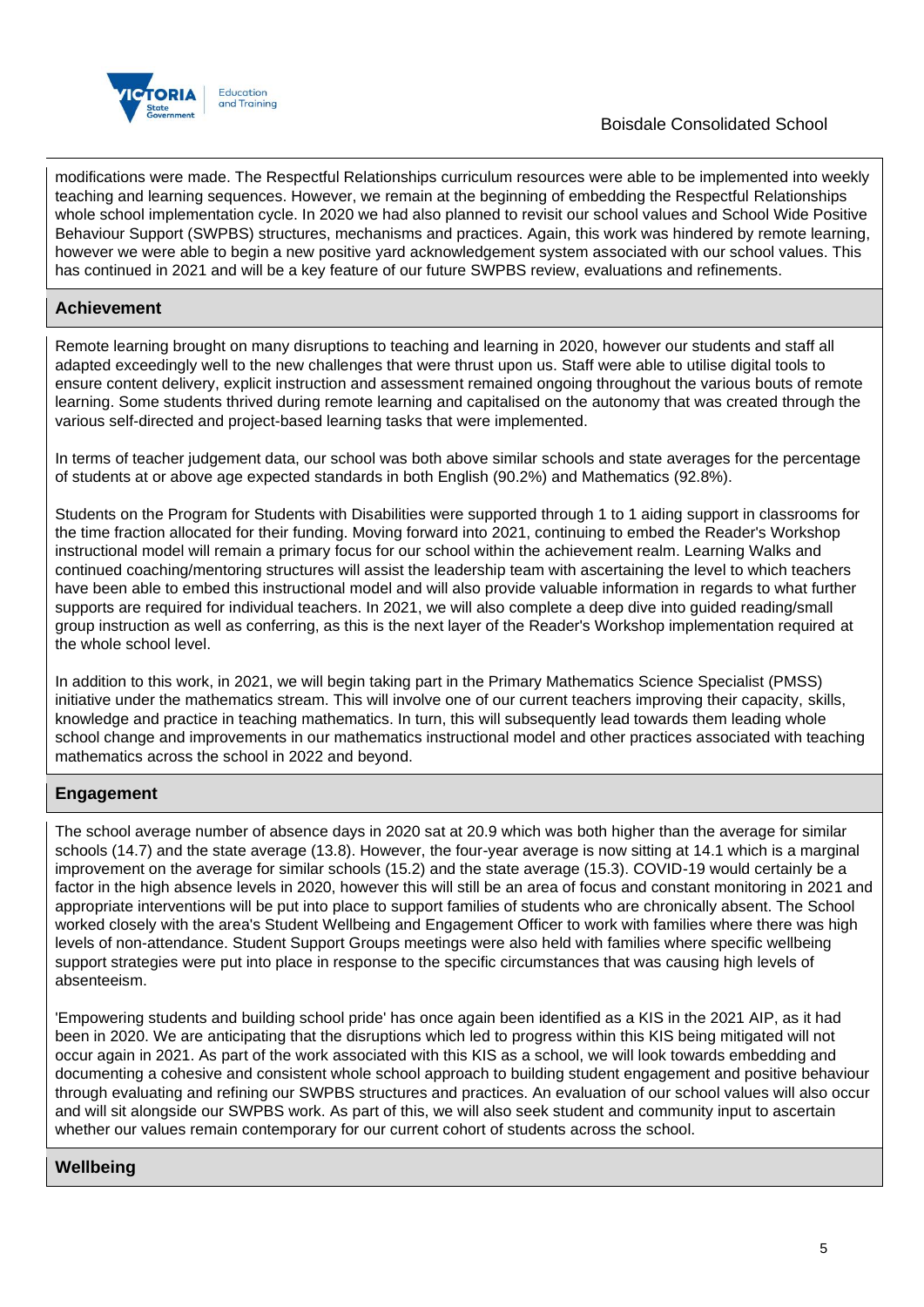

## Boisdale Consolidated School

2020 Parent Opinion Survey data improved significantly on the previous year. 'Student Connectedness' rose from 8% to 86%, 'Promoting Positive Behaviour' rose from 14% to 74% and 'General Satisfaction' rose from 35% to 74%. 2020 Students' Attitudes to School Survey data also improved on the 2019 survey. 'Sense of Connectedness' rose from 73% to 77%, 'Advocate at School' rose from 84% to 90% and 'Managing Bullying' rose from 72% to 77%.

In a year where much of our wellbeing 'work' and initiatives had to be significantly modified as a result of remote learning, it is very pleasing to see these positive survey results. As it was in 2020, Health and Wellbeing has been identified as a KIS where the school will evaluate current practices and look towards developing and implementing a whole school strategy for the teaching of social and emotional health. A re-evaluation and re-implementation of our SWPBS practices and Respectful Relationships initiative will become part of our Health and Wellbeing work in 2021.

In addition to this, late in 2020 we learnt that our school had been approved for Chaplaincy funding for 2021 and 2022. The chaplain will continue to play a key role in working one on one or in small groups with children who need additional supports within the wellbeing space. The chaplain will work closely alongside and be guided by our Assistant Principal (appointed in 2020) who will also be pivotal in our wellbeing and engagement work in the year ahead.

## **Financial performance and position**

The annual finances were in surplus this year due to careful budget management over the previous 24 months. An Assistant Principal was appointed in mid 2020. Their role will primarily encompass a wellbeing and engagement role and as a result the school's equity cash was transferred to credit in order to support the financing of this position. The school received two furniture grants in 2020, one for approximately \$19,000 with the arrival of our new permanent modular building that included two classrooms and an art room. Another \$8000 was received with a new portable building that includes two classrooms. These grants were used to purchase new classroom furniture items as anticipated with the growth from 10 to 12 classrooms in 2021. The grants also assisted with funding a portable whiteboard and 'intensive teaching table' for each classroom in the school. These items of furniture will support teaching and learning through whole group and small group instruction across the school.

Extraordinary revenue or expenditure items included fencing works that took place over the summer and into Term 1 of 2021 to provide safety and security within the school, in particular to separate the visitor car park with the rest of the school grounds. To assist in paying for the fence, the school utilised maintenance funding received as part of a 'Rolling Facilities Evaluation' audit that occurred in 2019. As part of the school maintenance plan, the school will receive different levels of funding over the course of the plan to assist with the on-going routine and condition-based maintenance costs associated with the plan as identified through the audit.

School Council entered into a new 3 year cleaning contract with CYO Cleaning at the end of 2020, with the previous contractor finishing up their business.

There were no major fundraising initiatives undertaken in 2020 as a consequence of COVID-19 and the financial strain already placed on many families.

> **For more detailed information regarding our school please visit our website at <http://www.boisdalecs.vic.edu.au/>**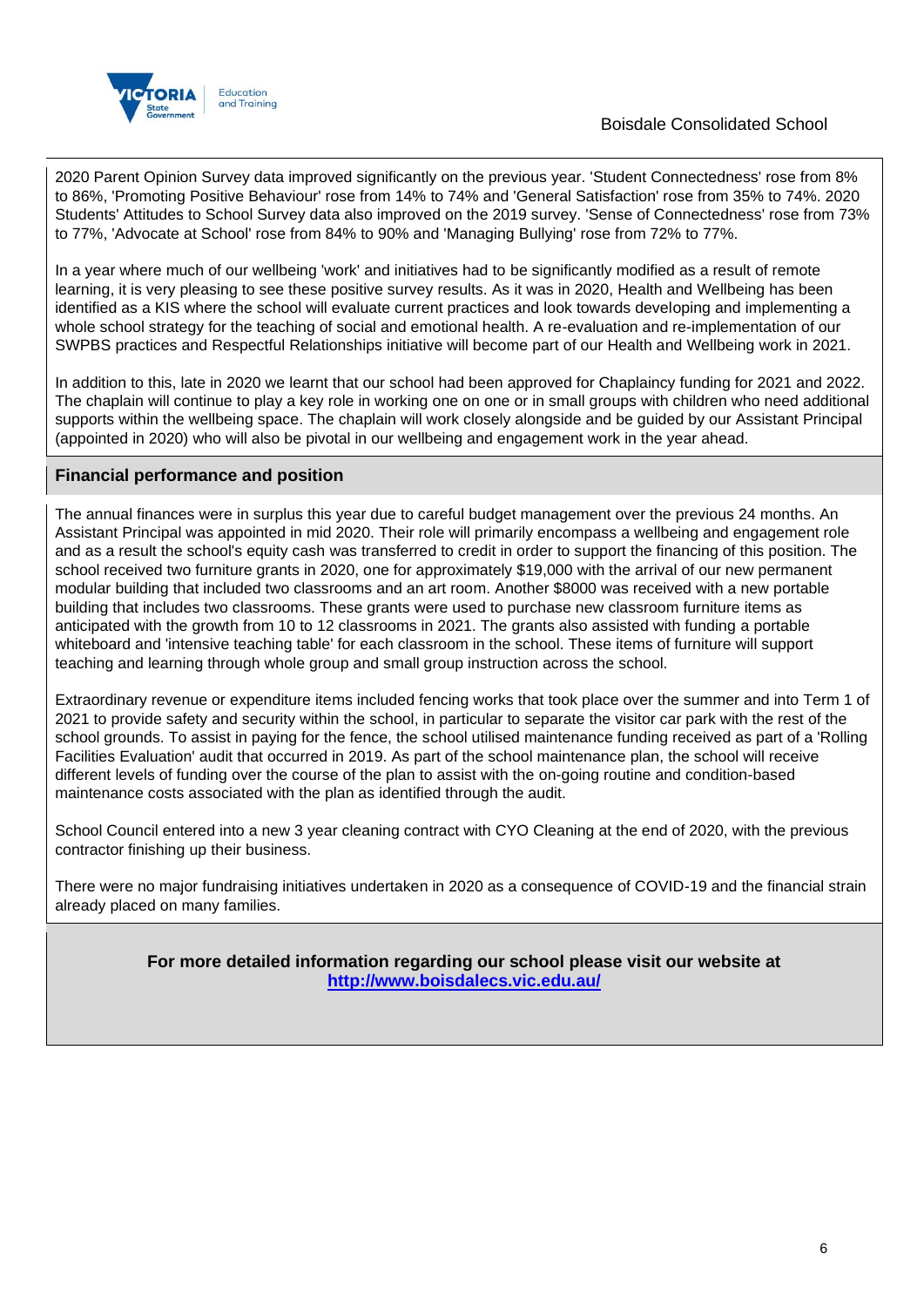

# **Performance Summary**

The Performance Summary for government schools provides an overview of how this school is contributing to the objectives of the Education State and how it compares to other Victorian Government schools.

All schools work in partnership with their school community to improve outcomes for children and young people. Sharing this information with parents and the wider school community helps to support community engagement in student learning, a key priority of the Framework for Improving Student Outcomes.

Refer to the 'How to read the Annual Report' section for help on how to interpret this report.

## SCHOOL PROFILE

#### **Enrolment Profile**

A total of 223 students were enrolled at this school in 2020, 108 female and 115 male.

NDP percent of students had English as an additional language and 3 percent were Aboriginal or Torres Strait Islander.

#### **Overall Socio-Economic Profile**

The overall school's socio-economic profile is based on the school's Student Family Occupation and Education index (SFOE) which takes into account parents' occupations and education.

Possible socio-economic band values are: Low, Low-Medium, Medium and High.

This school's socio-economic band value is: Medium

#### **Parent Satisfaction Summary**

The percent endorsement by parents on their school satisfaction level, as reported in the annual Parent Opinion Survey.

Percent endorsement indicates the percent of positive responses (agree or strongly agree) from parents who responded to the survey.



#### **School Staff Survey**

The percent endorsement by staff on School Climate, as reported in the annual School Staff Survey.

Percent endorsement indicates the percent of positive responses (agree or strongly agree) from staff who responded to the survey. Data is suppressed for schools with three or less respondents to the survey for confidentiality reasons.



Percent endorsement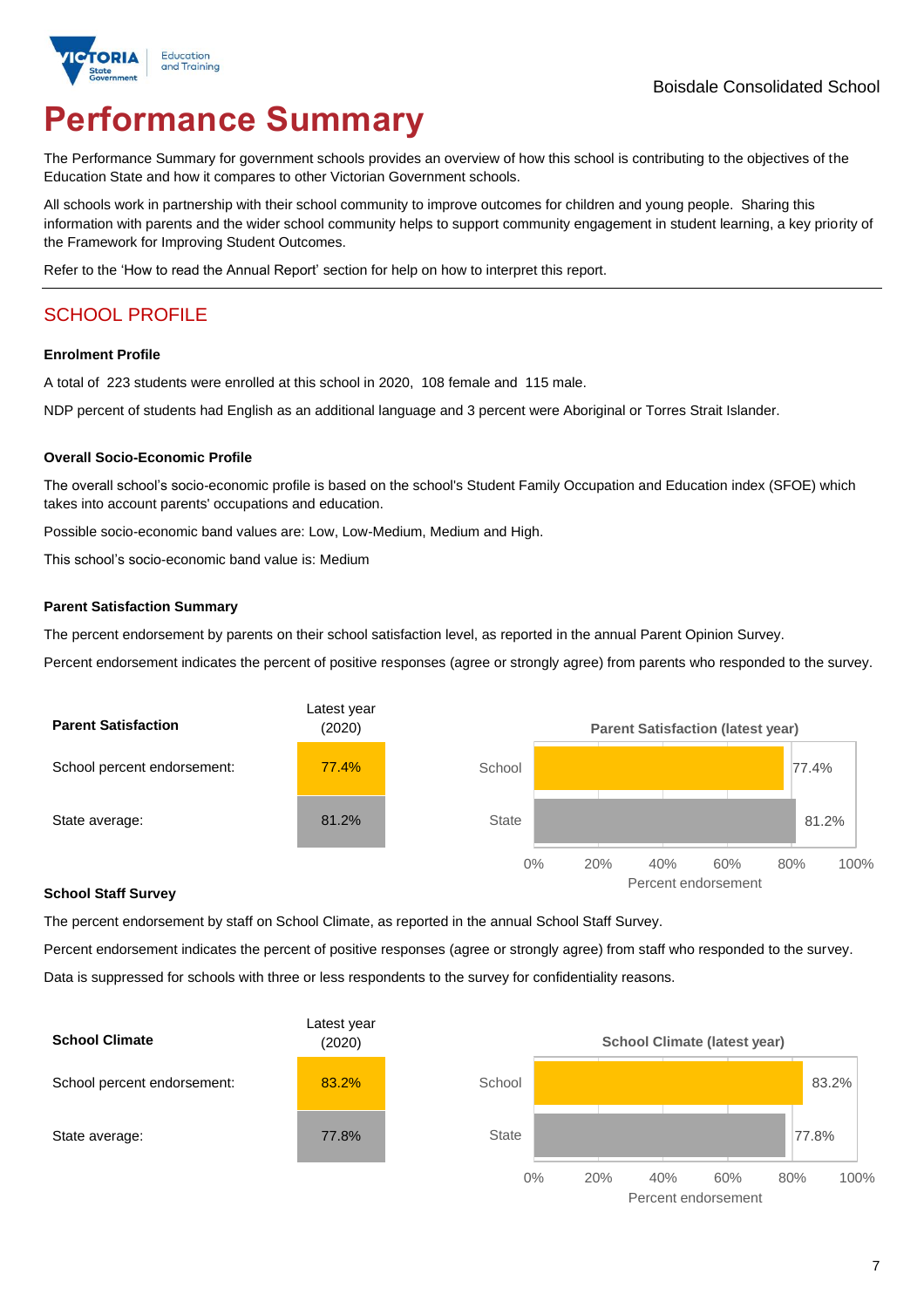

## ACHIEVEMENT

*Key: 'Similar Schools' are a group of Victorian government schools that are like this school, taking into account the school's socioeconomic background of students, the number of non-English speaking students and the size and location of the school.*

#### **Teacher Judgement of student achievement**

Percentage of students working at or above age expected standards in English and Mathematics.



#### **NAPLAN**

NAPLAN tests were not conducted in 2020.

#### **NAPLAN Learning Gain**

NAPLAN learning gain is determined by comparing a student's current year result to the results of all 'similar' Victorian students (i.e. students in all sectors in the same year level who had the same score two years prior).

NAPLAN tests were not conducted in 2020.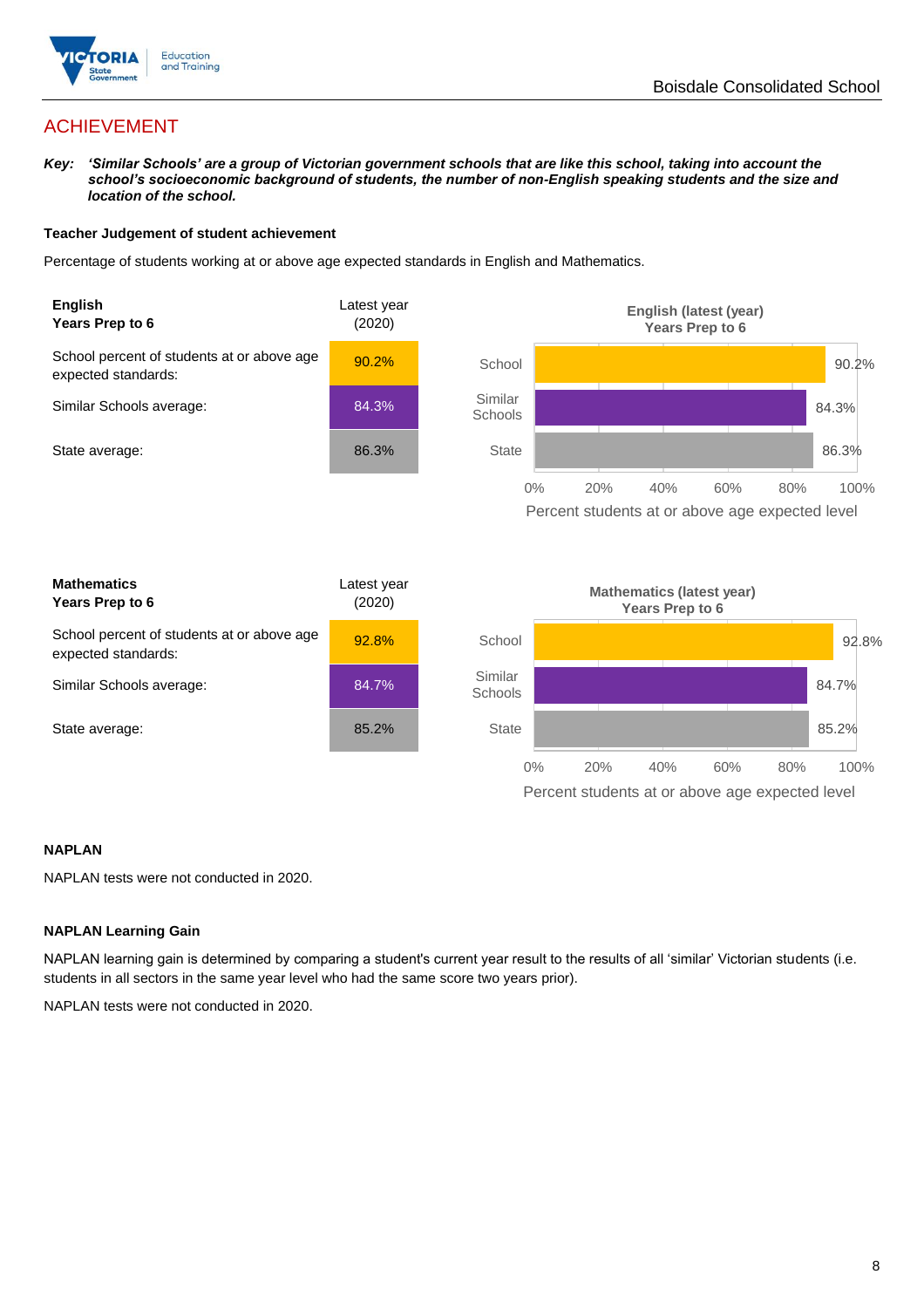

## ENGAGEMENT

*Key: 'Similar Schools' are a group of Victorian government schools that are like this school, taking into account the school's socioeconomic background of students, the number of non-English speaking students and the size and location of the school.*

#### **Average Number of Student Absence Days**

Absence from school can impact on students' learning. Common reasons for non-attendance include illness and extended family holidays. Absence and attendance data in 2020 may have been influenced by local processes and procedures adopted in response to remote and flexible learning.



#### **Attendance Rate (latest year)**

|                                             | Prep | Year 1 | Year 2 | Year 3 | Year 4 | Year 5 | Year 6 |
|---------------------------------------------|------|--------|--------|--------|--------|--------|--------|
| Attendance Rate by year level<br>$(2020)$ : | 89%  | 88%    | 90%    | 88%    | 89%    | 93%    | 88%    |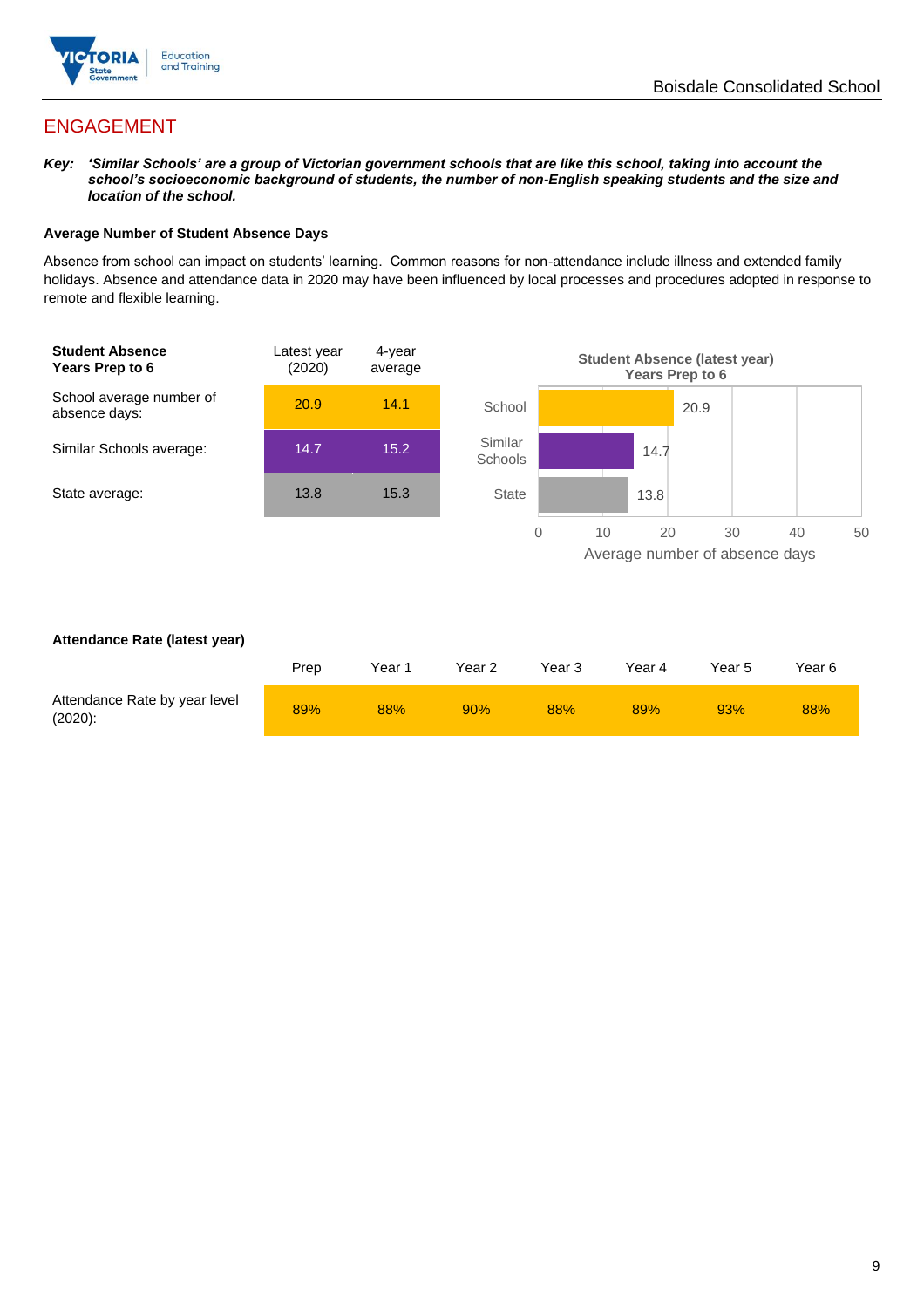

## **WELLBEING**

*Key: 'Similar Schools' are a group of Victorian government schools that are like this school, taking into account the school's socioeconomic background of students, the number of non-English speaking students and the size and location of the school.*

#### **Student Attitudes to School – Sense of Connectedness**

The percent endorsement on Sense of Connectedness factor, as reported in the Attitudes to School Survey completed annually by Victorian Government school students, indicates the percent of positive responses (agree or strongly agree).

Schools who participated in the Student Attitudes to School survey in 2020 should refer to the advice provided regarding the consistency of their data.



*methodology in 2020, data are often not comparable with previous years or within similar school groups. Care should be taken when interpreting these results.*

#### **Student Attitudes to School – Management of Bullying**

The percent endorsement on Management of Bullying factor, as reported in the Attitudes to School Survey completed annually by Victorian Government school students, indicates the percent of positive responses (agree or strongly agree).

Schools who participated in the Student Attitudes to School survey in 2020 should refer to the advice provided regarding the consistency of their data.



*Due to lower participation rates and differences in collection methodology in 2020, data are often not comparable with previous years or within similar school groups. Care should be taken when interpreting these results.*

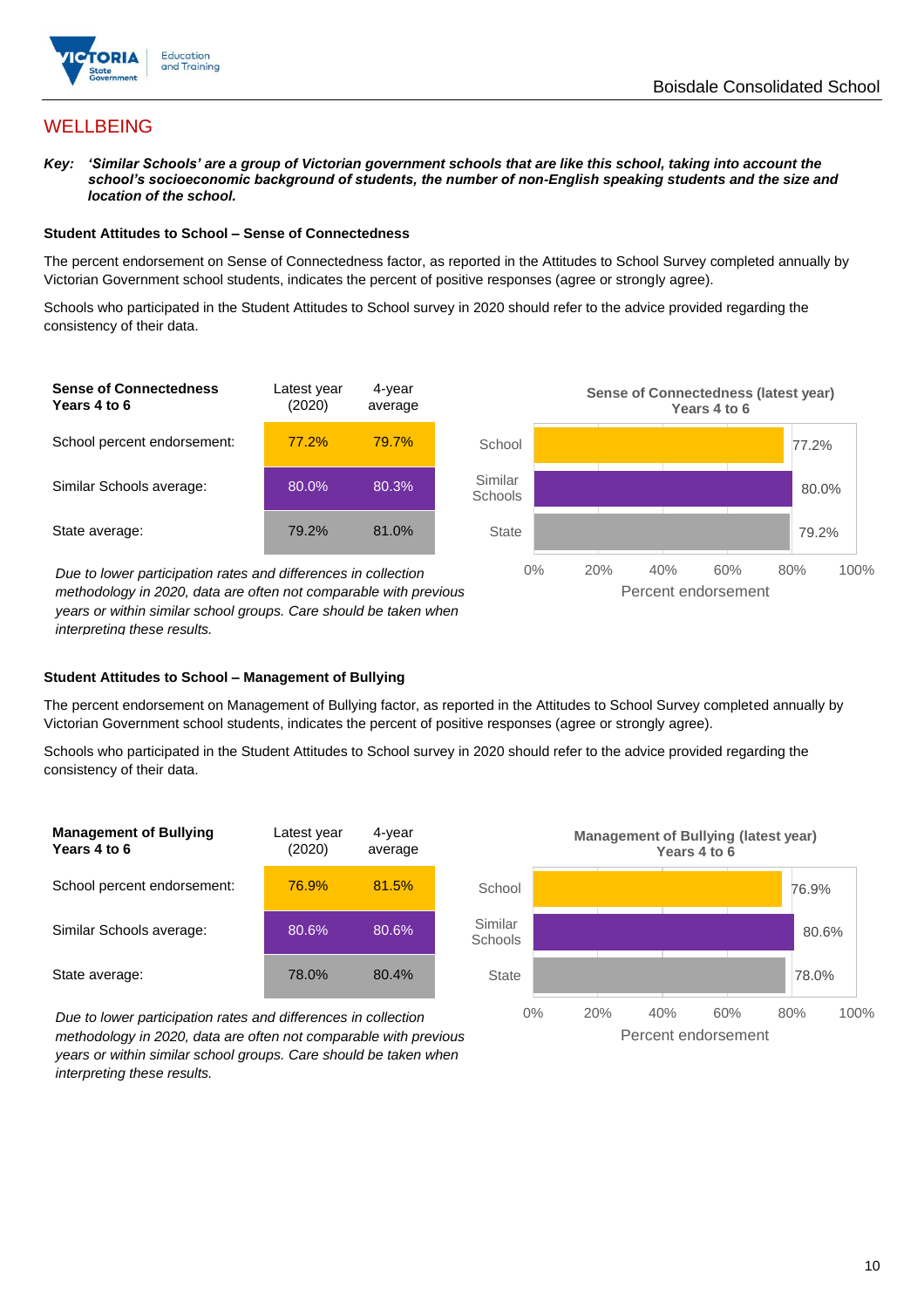

# **Financial Performance and Position**

FINANCIAL PERFORMANCE - OPERATING STATEMENT SUMMARY FOR THE YEAR ENDING 31 DECEMBER, 2020

| <b>Revenue</b>                  | <b>Actual</b> |
|---------------------------------|---------------|
| <b>Student Resource Package</b> | \$2,010,363   |
| Government Provided DET Grants  | \$397,737     |
| Government Grants Commonwealth  | \$6,250       |
| Government Grants State         | \$19,260      |
| <b>Revenue Other</b>            | \$25,765      |
| <b>Locally Raised Funds</b>     | \$117,220     |
| <b>Capital Grants</b>           | <b>NDA</b>    |
| <b>Total Operating Revenue</b>  | \$2,576,595   |

| Equity $1$                                          | <b>Actual</b> |
|-----------------------------------------------------|---------------|
| Equity (Social Disadvantage)                        | \$97,037      |
| Equity (Catch Up)                                   | <b>NDA</b>    |
| <b>Transition Funding</b>                           | <b>NDA</b>    |
| Equity (Social Disadvantage - Extraordinary Growth) | <b>NDA</b>    |
| <b>Equity Total</b>                                 | \$97,037      |

| <b>Expenditure</b>                    | <b>Actual</b> |
|---------------------------------------|---------------|
| Student Resource Package <sup>2</sup> | \$1,898,776   |
| Adjustments                           | <b>NDA</b>    |
| <b>Books &amp; Publications</b>       | \$6,095       |
| Camps/Excursions/Activities           | \$27,301      |
| <b>Communication Costs</b>            | \$12,888      |
| Consumables                           | \$35,827      |
| Miscellaneous Expense <sup>3</sup>    | \$10,383      |
| <b>Professional Development</b>       | \$2,625       |
| Equipment/Maintenance/Hire            | \$72,358      |
| <b>Property Services</b>              | \$81,531      |
| Salaries & Allowances <sup>4</sup>    | \$87,678      |
| <b>Support Services</b>               | \$30,236      |
| Trading & Fundraising                 | \$22,977      |
| Motor Vehicle Expenses                | <b>NDA</b>    |
| Travel & Subsistence                  | \$22,770      |
| <b>Utilities</b>                      | \$45,219      |
| <b>Total Operating Expenditure</b>    | \$2,356,663   |
| <b>Net Operating Surplus/-Deficit</b> | \$219,932     |
| <b>Asset Acquisitions</b>             | <b>NDA</b>    |

(1) The equity funding reported above is a subset of the overall revenue reported by the school.

(2) Student Resource Package Expenditure figures are as of 02 Mar 2021 and are subject to change during the reconciliation process.

(3) Miscellaneous Expenses include bank charges, administration expenses, insurance and taxation charges.

(4) Salaries and Allowances refers to school-level payroll.